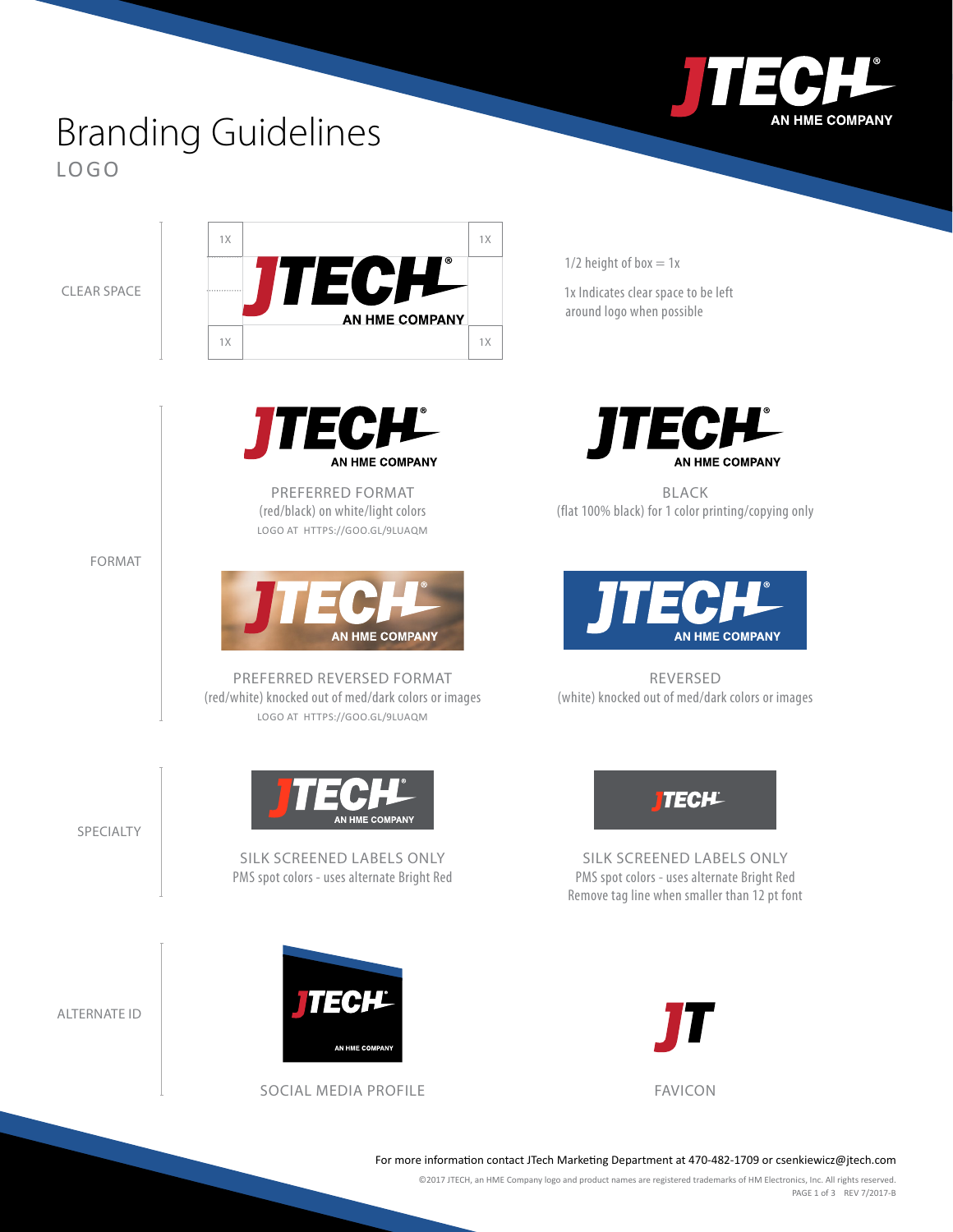

## Branding Guidelines COLORS



For more information contact JTech Marketing Department at 470-482-1709 or [csenkiewicz@jtech.com](mailto:csenkiewicz@jtech.com)

©2017 JTECH, an HME Company logo and product names are registered trademarks of HM Electronics, Inc. All rights reserved. PAGE 2 of 3 REV 7/2017-B